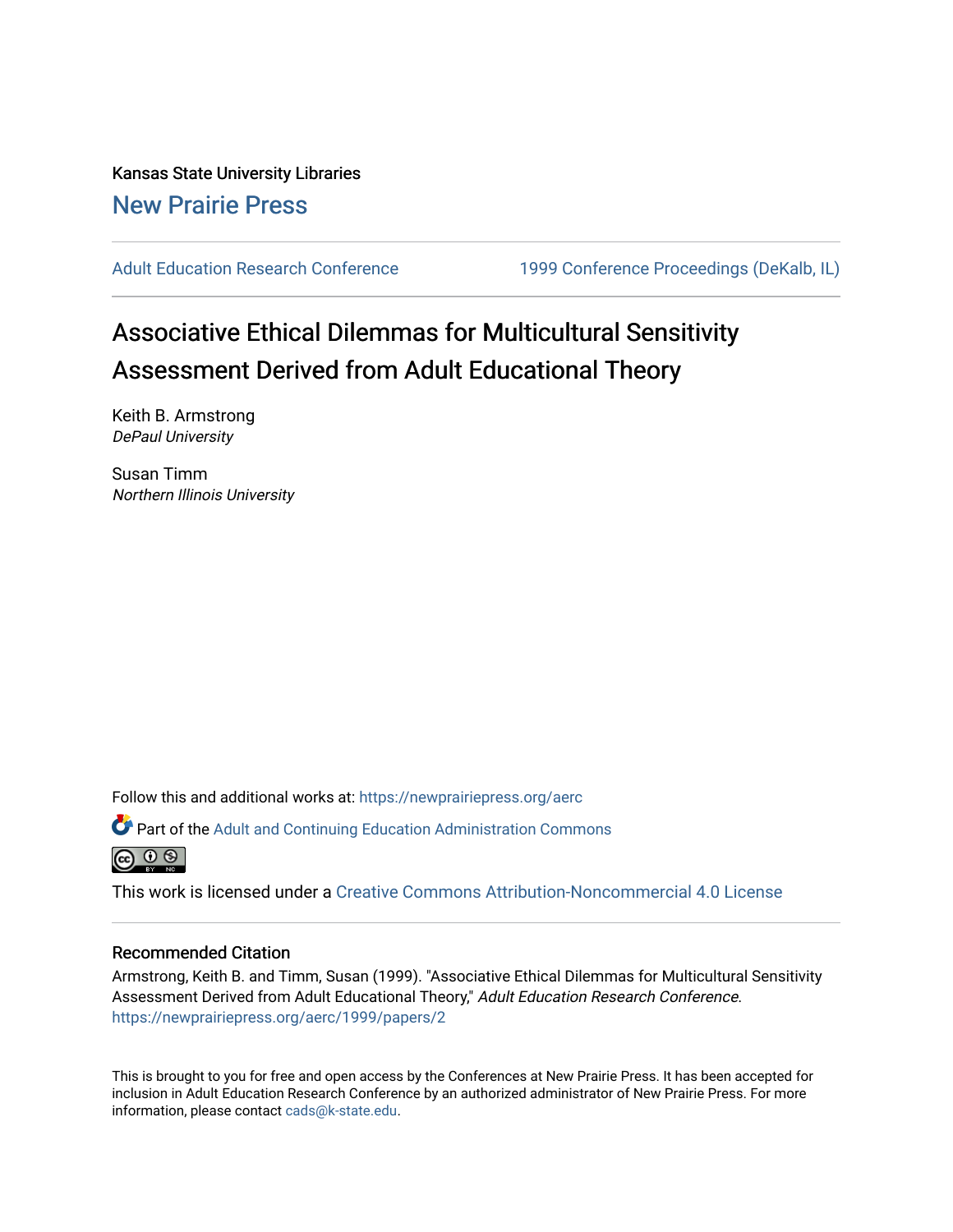# **Associative Ethical Dilemmas for Multicultural Sensitivity Assessment Derived from Adult Educational Theory**

Keith B. Armstrong DePaul University

Susan Timm Northern Illinois University

**Abstract: Adult educators promote non-formal assessment as demonstrated in their writings. Can tools then be developed that will gauge multicultural sensitivity? This paper examines that question, and personal, social, and legal implications of using multicultural sensitivity assessments for screening prospective employees, volunteers, and consultants for socially conscious groups, movements, and institutions.** 

## **Historical Development**

As adult educators, the researchers for this paper have assessed the applicability of radical adult educational values useful for egalitarian sites, both formal and informal. We agree that most radical adult educational writers' words act as signposts for assumed adult educational values and behaviors (Brown, 1991). For the purposes of this paper, the adult educational views are largely derived from Henry A. Giroux, Stephen D. Brookfield, Robert Kegan, Phyllis Cunningham, Jack Mezirow, bell hooks, Paulo Freire, and Myles Horton. (These works fall within a common genre and have a common readership [amazon.com, 1999]). In a sense, these writings are not only an assessment of good adult educational values and behaviors, but they may act as an assessment of egalitarian adult education. Can a distillation of these adult educational values be made, and can they serve as a useful standard for assessing people working with disparate groups in society? If so, adult educational writings that act as leftist social critiques may demonstrate a model for ethical interchange in multicultural settings.

The goal of increasing multicultural environments, after the civil rights movements in the 1960s, encouraged programs aimed at minority access in most public, predominately white universities (Ford & Lang, 1992). Adult educators like Miles Horton were instrumental in establishing such programs. Similarly, the survey discussed in this paper (Timm, Armstrong, & Gutierrez, 1998) builds on those radical adult educational values and behavior supportive of minority access to higher education (Timm, Armstrong, & Gutierrez, 1995). In addition, in 1994 when the authors of this paper became the Committee for Mentoring Research, they began developing numerous tools for understanding the basis of assessing insensitivity to multiculturalism (Timm & Armstrong, 1995).

From 1994 to the present, the Committee for Mentoring Research recognized that an assessment tool usable by socially conscious adults or organizations could possibly fulfill a void in research.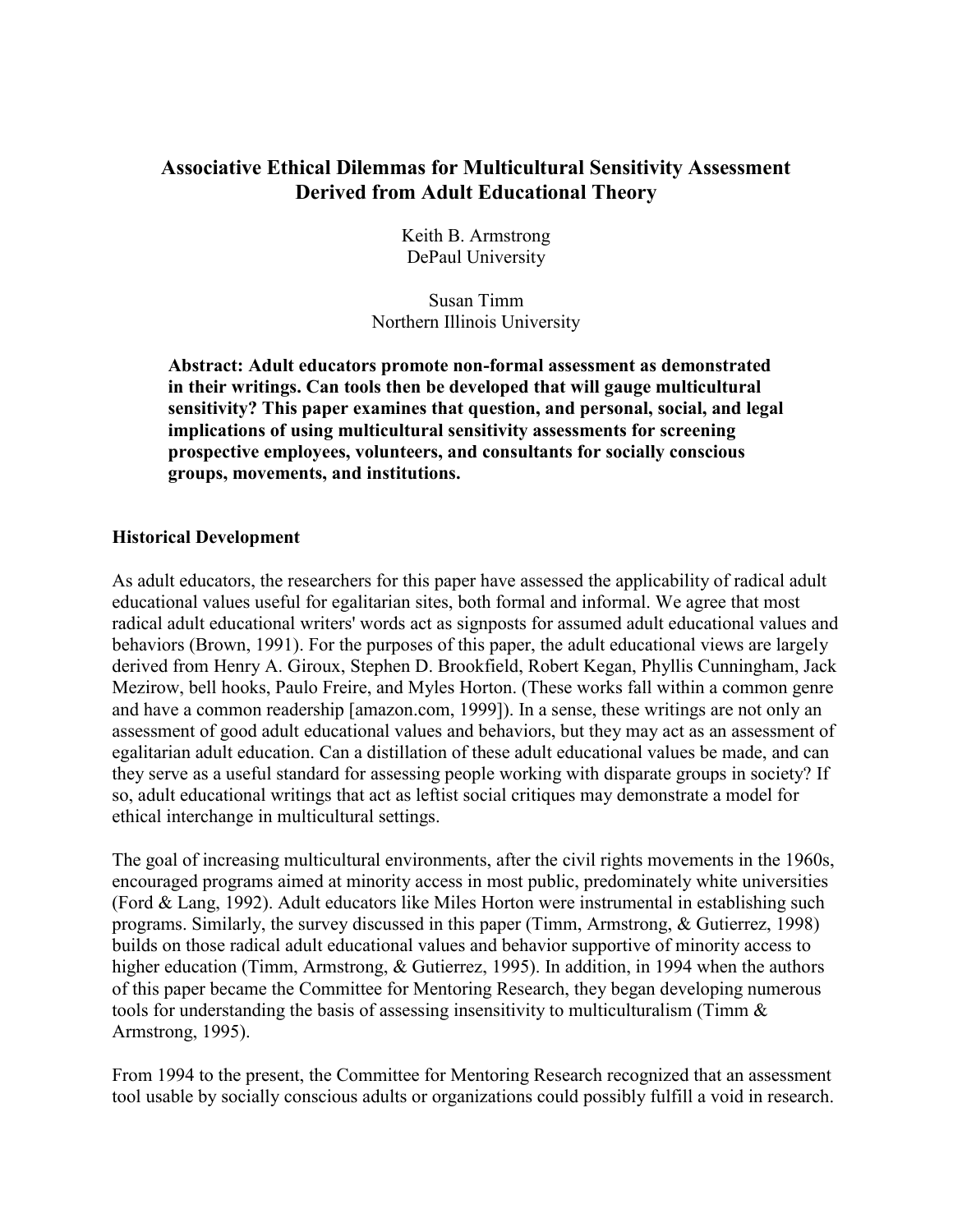Although assessments of insensitivity to multiculturalism have been established, it was unclear if a mechanism for assessing the general public in any culturally sensitive organization or institution could be developed. Even though creating this type of measurement device is a possibility, would it be ethical to utilize it for screening purposes?

# **Literary Perspectives**

According to Rachal (1989), adult education must be proactive; its "greatest social responsibility may well be a fostering of social tolerance and interdependence" (p. 6). It would follow then that when adult educators analyze issues of multicultural sensitivity assessment, they should take a multidisciplinary approach. Rachal further believes that "adult education . . . has a direct and symbiotic relationship with the environment in which it occurs" (p. 3). More specifically, Giroux and McLaren (1991) explain that adult education has a responsibility to make society better and, progressive education needs to fight against discrimination shown through unfair privileges and deprivation found in American society.

One solution to cultural exclusion is to increase partnerships between culturally diverse and mainstream people, thereby encouraging often excluded individuals to more freely participate in adult education in both formal and informal settings (hooks, 1994). However, neither the mainstream nor the culturally diverse may be willing to hear the contributions of the other. This is to say that members in either group could benefit from a cultural sensitivity assessment tool to improve interaction in our diverse society. To achieve these ends, these distilled principles can enhance the climate in diverse adult educational communities, organizations, and movements. If these distillations are used in a multicultural assessment, it is possible that this measurement could help to select activists based on their understanding of and appreciation for cultural diversity. However, educators must be responsible for investigating and critically understanding the deeper ethical implications for any assessment before its implementation.

Out in the field, leftist social critics both consciously and unconsciously chose participants based on an assumed personal rubric of social consciousness; although some variation in this process exists, close reading of radical adult education literature supports these values. Possibly for that reason, Horton and Freire's (1991) work was easily infused into the common vernacular of adult educational activists. It is as though an unwritten but understood assessment was already developed by such adult educators, one that contains the tenets of social activism for the individual, work/education, and society as a whole: proactive adult educators can intuit when a kindred spirit has similar tenets for social action. Understanding this united feeling is important in community-based adult education and popular education. As Hamilton and Cunningham explain, "Individuals are drawn together because of common concerns" (1989, p. 440). And, "only participants themselves can decide what is and what is not of common concern to them" (Moshenberg, 1997, p. 88). Logically, adults would want to verify a person's commitment to "strengthening popular hegemony as a counterforce to the imposed silent oppression by the dominant culture" before sharing personal insights into their own social realities (Hamilton & Cunningham, p. 443). When major social risks are involved, knowing how a person stands on multicultural issues and oppression is imperative. After all, "without a shared vision of democratic community we risk endorsing struggles in which the politics of difference collapses into new forms of separatism" (Giroux & McLaren, 1991, p. 182).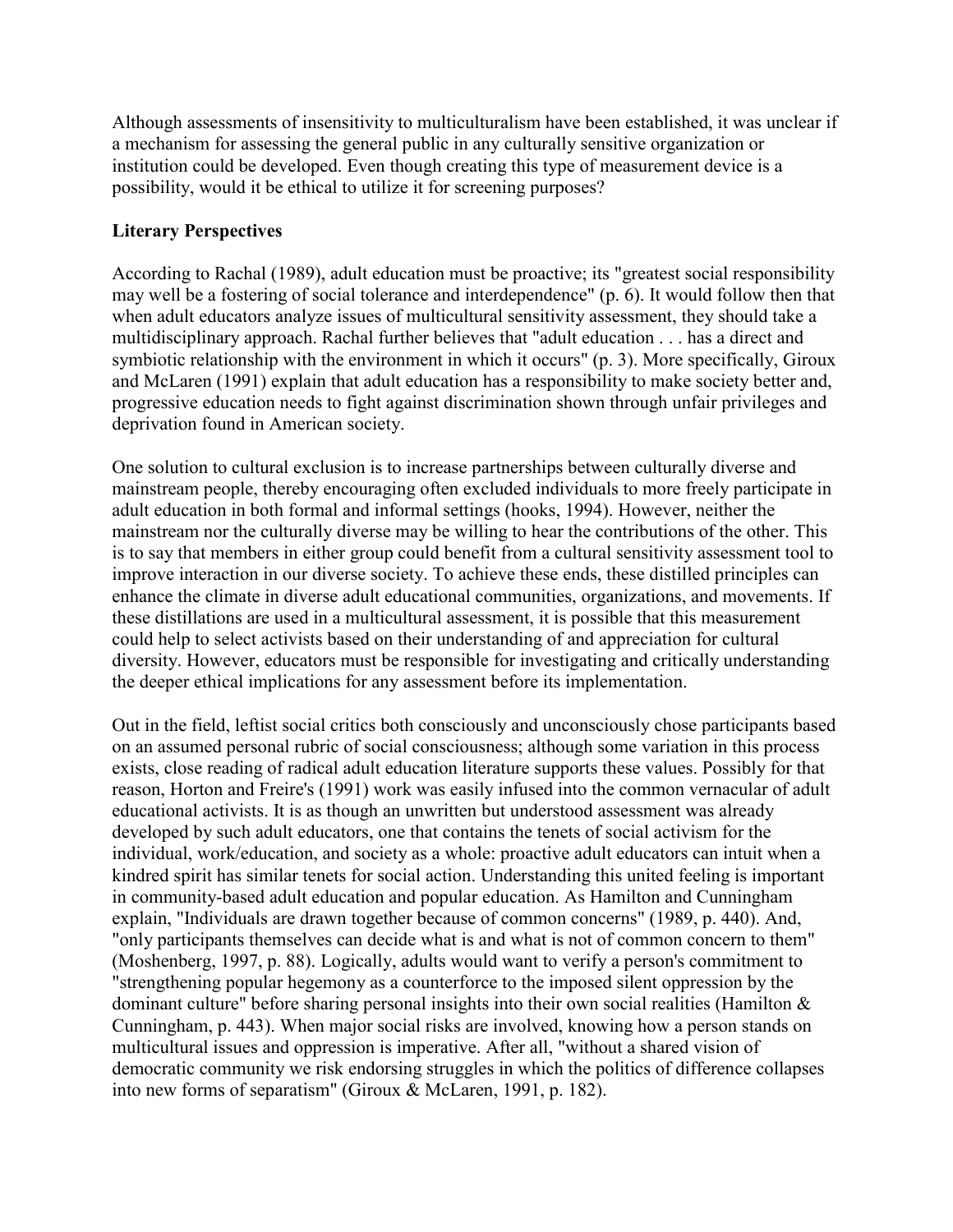It has been shown that leftist social critics naturally use an informal method for assessing multicultural sensitivity, which these researchers have made into a formal assessment instrument. This instrument, based on adult educational tenets, is necessary in traditional environments where cultural diversity is desired but where the existing staff may be resistant. The instrument is a diagnostic assessment that measures an individual's level of multicultural sensitivity (Vogel & Reder, 1998). Adults struggling to become more culturally sensitive generally have little insight into their own stereotypical views as many are unconsciously held. The goal is to eliminate "the subtle and not-so-subtle roadblocks to participation and creativity that exist" (Thomas, 1994, p. 61) when non-sensitive, culturally diverse adults interact.

However, some ethical considerations could be mentioned. First, no attitude can be measured without difficulty (Thurstone, 1928/1967; Likert, 1932/1970; Guttman, 1944/1967; Upmeyer & Six, 1989). No matter what method of assessment is being used, the exact location on a scale cannot be found because attitudes "are not static and fixed but rather are often growing and being adjusted" (Kahle, 1984, p. 41). In addition, as Allport (1935/1967) found, people possess many contradictory attitudes" (p. 12). Moreover, attitudes often change. Therefore, a previous study may not present a current depiction of the attitudes of any given group. In spite of these issues, many experts (Guttman; Henderson, Morris, & Fitz-Gibbon, 1987; Likert; Thurstone) believe that limiting attitude measurement to a scale is a reliable method. Still at this time, no universal ethical standard exists for using a multicultural assessment tool, which compels all radical adult educators to make decisions based on their particular sites and the utilization of all available knowledge.

### **Summary**

Multiculturalsim is a social movement that radical adult educators have historically embraced. They know that a safer environment will result if people are more tolerant of diversity and if sites are more diverse. To achieve these ends, the researchers of this paper have incorporated eight major adult educational principles into their assessment instrument: transformation (Mezirow, 1991), participatory democracy (Freire, 1991), shared space (Giroux, 1997), critical reflection (Brookfield, 1995), transgression for personal freedom (hooks, 1994), social change (Horton, 1991), equity (Cunningham, 1989), and evolving self (Kegan, 1983). The researchers' instrument is currently in process and has shown initially that multicultural sensitivity can be assessed within the realms of U.S. society as a whole as well as in an individual's personal and social lives and in their employment.

Although adult educators tend to rally around the basic concepts of multiculturalism and strategies to eliminate oppressive practices, whether a sensitivity assessment would be a useful or forbidden tool in a particular context must be determined by each individual educator. Issues such as the following must be addressed: Can participants be accepted or rejected into membership either at a personal, social, or work level depending on the results?

This area of research is important because multicultural assessment, especially when based on the tenets of historically sensitive notions of adult educators, could be an invaluable tool for adult educators seeking a supplementary evaluative method for prospective participants in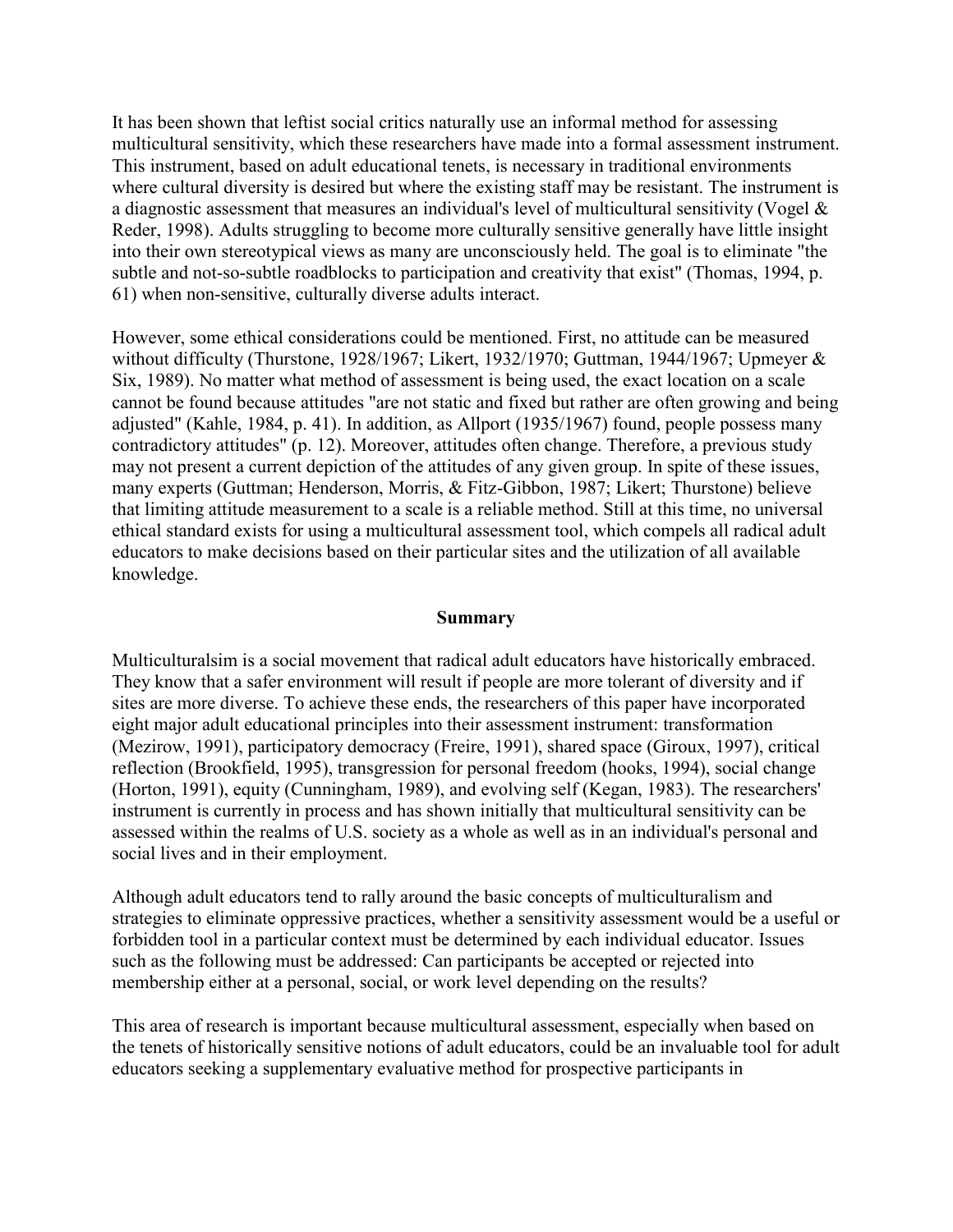multicultural organizations and movements. This type of assessment could also aid adults in the quest to become more tolerant of diversity.

## **References**

Allport, G. W. (1935/1967). Attitudes. In M. Fishbein (Ed.), Readings in attitude theory and measurement (pp. 3- 13). New York: John Wiley & Sons.

amazon.com. (13 Feb 1999). http://www.amazon.com/.

Brookfield, S. (1995). Becoming a critically reflective teacher. San Francisco: Jossey-Bass.

Ford, C. A., & Lang, M. (1992). Strategies for retaining minority students in higher education. Springfield, IL: Charles C. Thomas.

Freire, P. (1997). Pedagogy of the oppressed. (M. B. Ramos, Trans.). New York: Continuum.

Giroux, H. A. (1997). Pedagogy and the politics of hope: Theory, culture, and schooling: A critical reader (The edge, critical studies in educational theory). Boulder: Westview.

Giroux, H. A., & McLaren, P. (1991). Radical pedagogy as cultural politics: Beyond the discourse of critique and anti-utopianism. In D. Morton and M. Zavarzadeh (Eds.), Theory/Pedagogy/Politics. Texts for Change. Urbana: University of Illinois Press.

Guttman, L. (1944/1967). A basis for scaling qualitative data. In M. Fishbein (Ed.), Readings in attitude theory and measurement (pp. 96-107). New York: John Wiley & Sons.

Hamilton, E. & Cunningham, P. M. (1989). In S. B. Merriam & P. M. Cunningham (Eds.). Handbook of adult and continuous education (pps. 439-450). San Francisco: Jossey-Bass Publishers.

Henderson, M. E., Morris, L. L., & Fitz-Gibbon, C. T. (1987). How to measure attitudes. Newbury Park, CA: Sage Publications.

hooks, b. (1994). Teaching to transgress: Education as the practice of freedom. New York: Routledge.

Horton, M., & Freire, P. (1991) We Make the Road By Walking: Conversations on education and social change. Philadelphia: Temple University Press.

Kahle, L. R. (1984). Attitudes and social adaptation. Oxford, Great Britain: Pergamon Press.

Kegan, R. (1983). The evolving self. Cambridge: Harvard University Press.

Likert, R. (1932/1970). A technique for the measurement of attitudes. In G. F. Summers (Ed.), Attitude measurement (pp. 149-158). Chicago: Rand McNally & Company.

Mezirow, J. (1991). Transformative dimensions of adult learning. San Francisco: Jossey-Bass.

Moshenberg, D. (1997). Sit down, listen to the women. In S. Walters (Ed.), Globalization, adult education & training. Impacts & Issues (pp. 89-98). London: Zed Books.